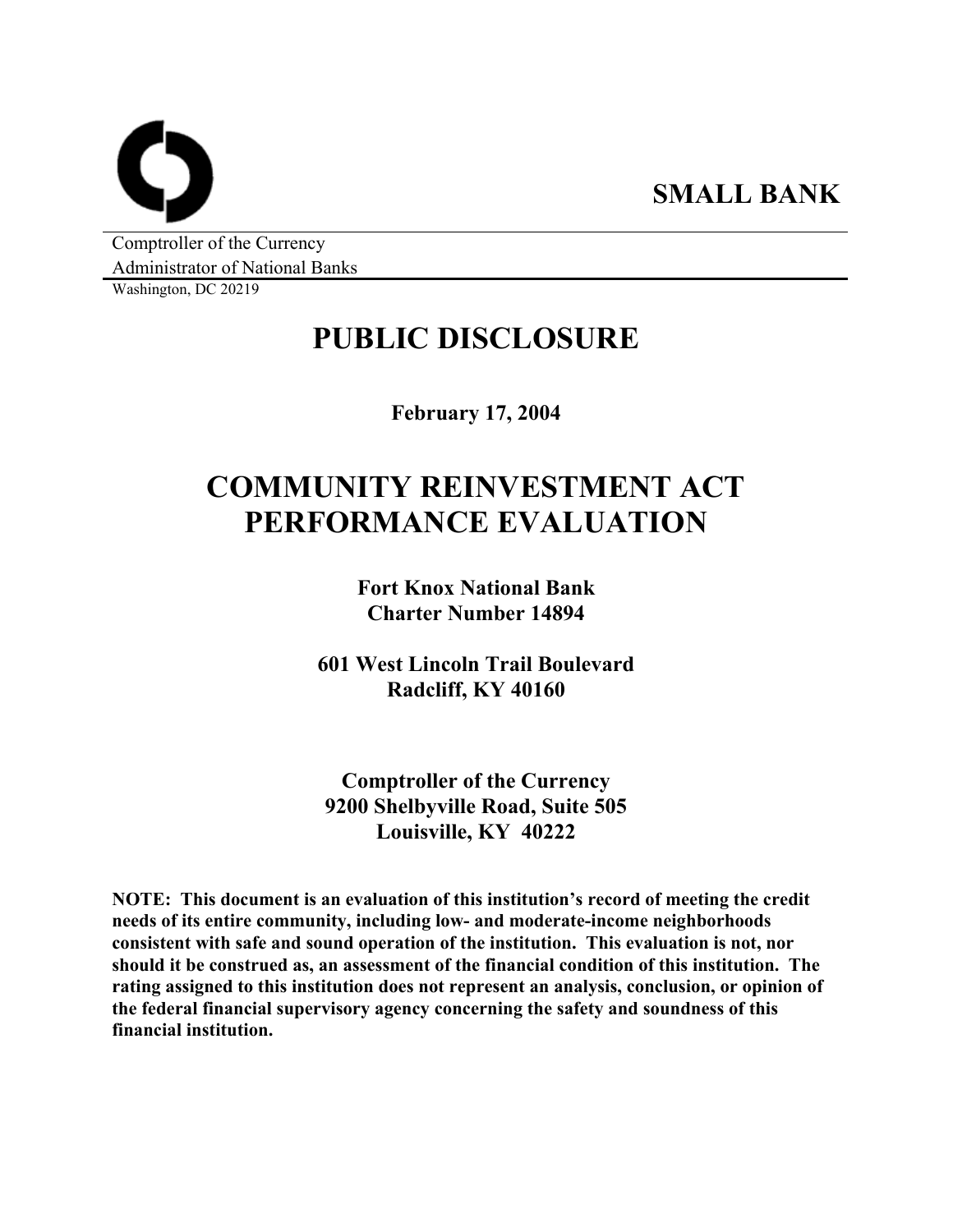### **TABLE OF CONTENTS**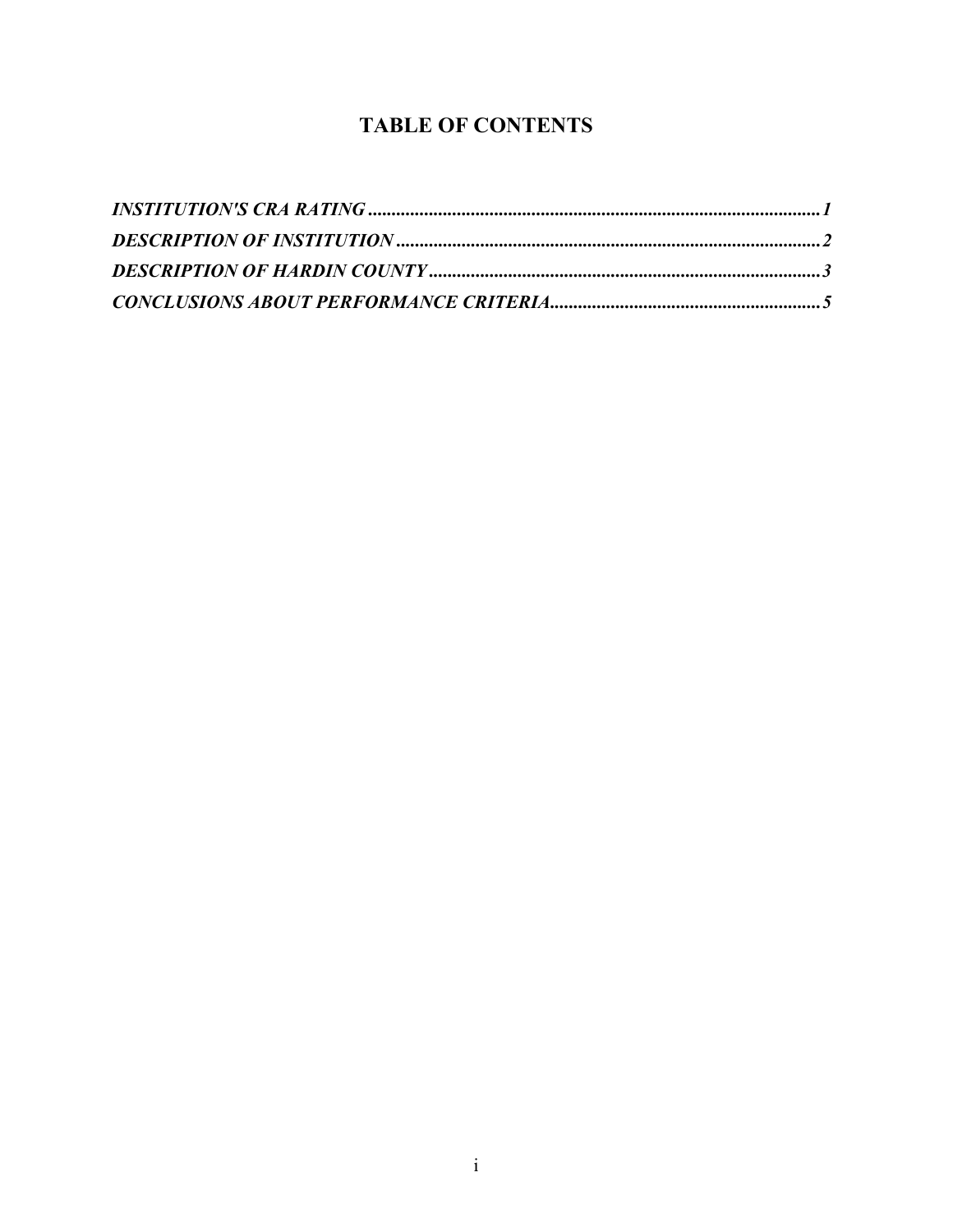# **INSTITUTION'S CRA RATING**

*This document is an evaluation of the Community Reinvestment Act (CRA) performance of the Fort Knox National Bank of Radcliff, Kentucky prepared by the Office of the Comptroller of the Currency, the institution's supervisory agency, as of February 17, 2004. The agency rates CRA performance of an institution consistent with the provisions set forth in Appendix A to 12 CFR Part 25.*

### **This institution is rated Satisfactory.**

Major Conclusions:

- The average loan-to-deposit ratio is satisfactory, considering the bank's size, financial condition, and assessment area credit needs.
- A majority of loans and other lending-related activities are in the bank's assessment area.
- The distribution of loans reflects satisfactory penetration among individuals of different income levels.
- $\bullet$ The geographic distribution of loans is considered satisfactory, given the community's credit needs and demographics in relation to the bank's location and capacity to lend. Although there is a gap in lending in two contiguous census tracts, these geographies have sparse housing and very few owner-occupied units.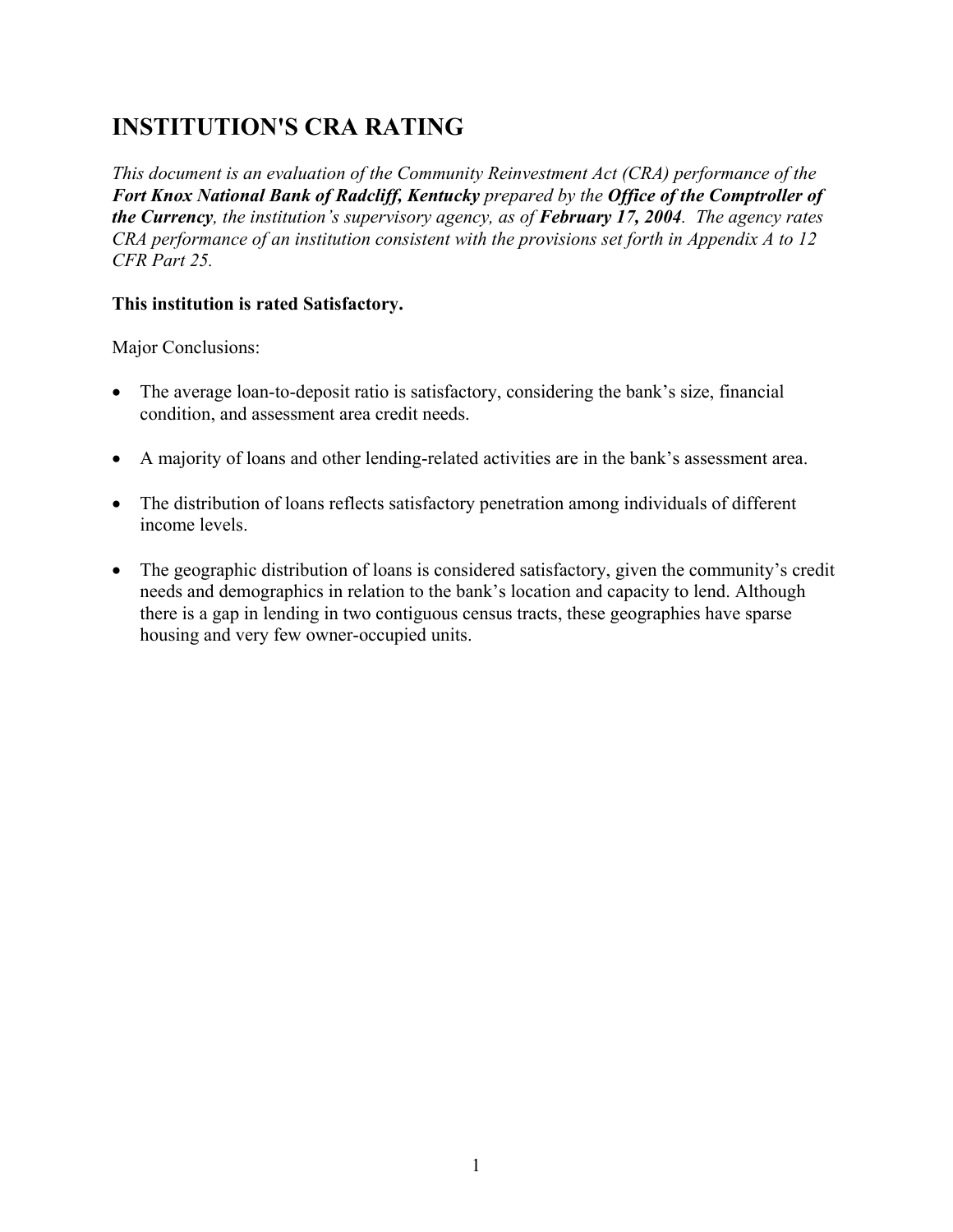### **DESCRIPTION OF INSTITUTION**

Fort Knox National Bank (FKNB) is a \$40 million intrastate institution located in Radcliff, Kentucky, approximately 50 miles south of Louisville. FKNB is wholly owned by Fort Knox National Bancorp, a single bank holding company located in Elizabethtown, Kentucky. The bank has one office and one proprietary Automated Teller Machine (ATM) both located at the main office in Radcliff. The main office also has a drive-thru facility. FKNB has one cash dispenser located inside Fort Knox National Company's offices in Elizabethtown, Kentucky. The bank participates in a unique ATM network for the military, called the Armed Forces Financial Network, which provides customers with greater ATM accessibility. The network allows service members to use their ATM cards on the system regardless of the type of ATM card they possess or the type of ATM system available. The bank's ATM card can also be used at any CIRRUS or STAR network worldwide.

As of September 30, 2003, the bank's net loan portfolio totaled approximately \$20 million, or 44% of average assets. Tier One capital is \$2.7 million. The loan mix at September 30, 2003 was as follows: 1-4 family residential mortgages 90%, home equity loans 5%, construction loans 3%, consumer loans 1% and lease receivables 1%.

The bank offers traditional banking services and focuses on residential real estate lending products. This includes many government-sponsored loan programs such as Farmers Home Administration (FmHA), Federal Home Loan Bank (FHLB) and Kentucky Housing Corporation (KHC). FKNB also sells a portion of their 1-4 family residential real estate loans on the secondary market. In 2002 and 2003, the bank sold 50% of the residential real estate loans they originated in the assessment area. FKNB is considered community-oriented by offering a variety of residential real estate products and loan terms.

There are no legal or financial circumstances that impact the bank's ability to meet community credit needs. The last CRA evaluation was performed February 18, 1999. The bank received a rating of Satisfactory. The coverage period for this evaluation is from March 1, 1999 to January 31, 2004.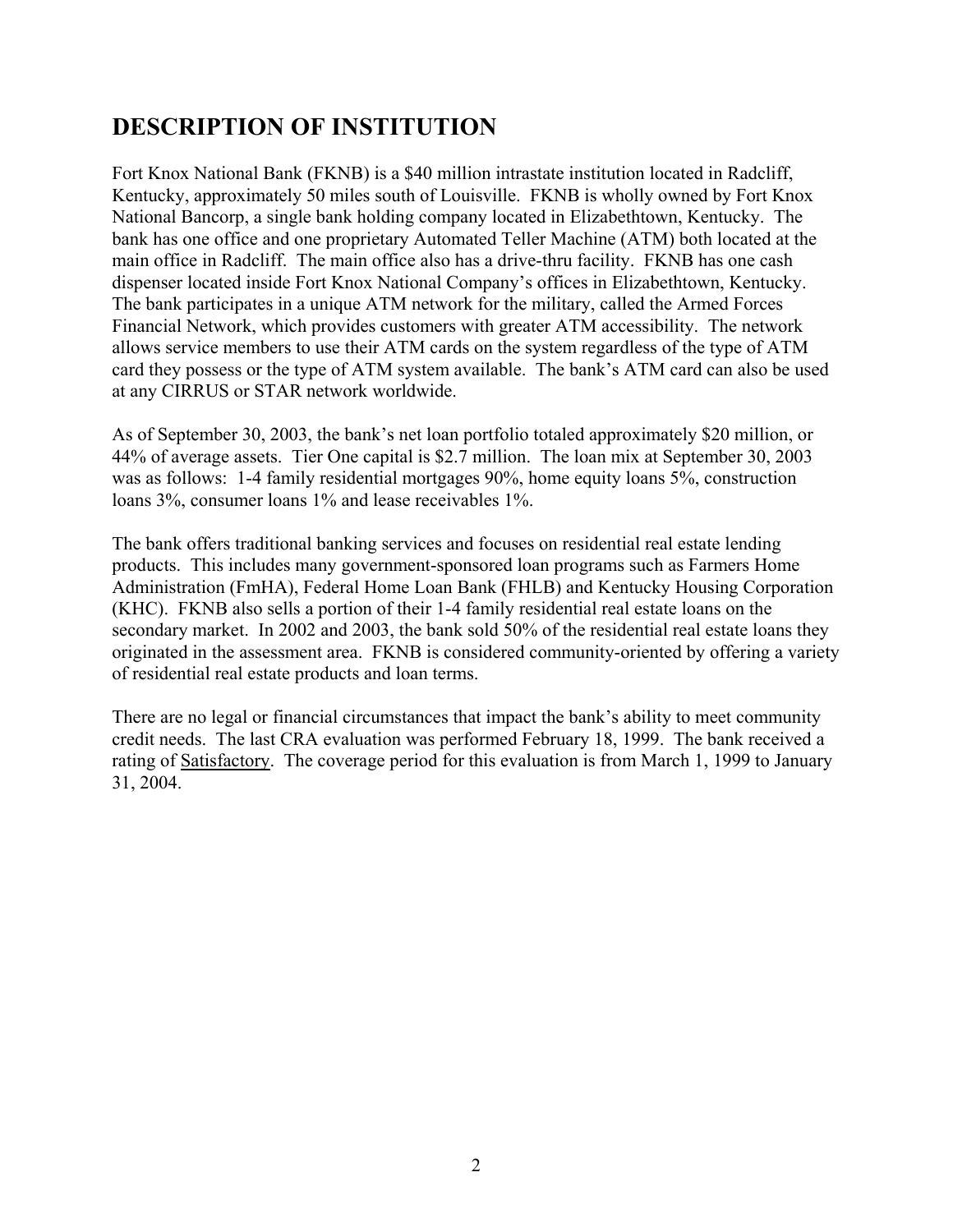## **DESCRIPTION OF HARDIN COUNTY**

FKNB's assessment area (AA) is Hardin County, Kentucky. It includes the cities of Radcliff and Elizabethtown, the county seat. The county is located within the Elizabethtown Metropolitan Statistical Area (MSA). The 2000 U.S. Census divided the assessment area into nineteen census tracts (CTs), with one moderate-income, six middle-income and twelve upper-income geographies. There are no low-income CTs in Hardin County. The assessment area appears appropriate in relation to the location of the bank and does not arbitrarily exclude any low- or moderate-income areas.

Hardin County has a total population of 94,174. The population is comprised of 25,577 families, of which 6,812, or 27%, are considered to have low- or moderate-incomes. In addition, the percentage of households receiving public assistance is approximately 2%. Other significant factors to consider include: 9% of the households live below the poverty level and 22% are on social security.

The AA is centrally located and has three major highways intersecting nearby. Easy access to the area is helping to attract new businesses. The U.S. Army's Fort Knox operations also occupy a large portion of the northern part of the county. The economy is growing and considered mixed. The major industry is services, followed by retail trade and finance. Some of the major employers in the AA are Ambrake Corporation, Dana Corporation, and A P Technoglass Incorporated. As of December 2003, the unemployment rate for Hardin County was 5.8%. Kentucky's unemployment rate was 5.4% and the national average was 5.6%.

There are a total of thirteen commercial and savings banks in the assessment area. Of these banks, six are chartered in Hardin County. The bank's major competition in and around the Hardin County area consists of other banks and a federal credit union. We performed one community contact interview during our evaluation. We contacted a member of the Hardin County business and labor group. The contact indicated the overall credit needs of the community are being met by local banks.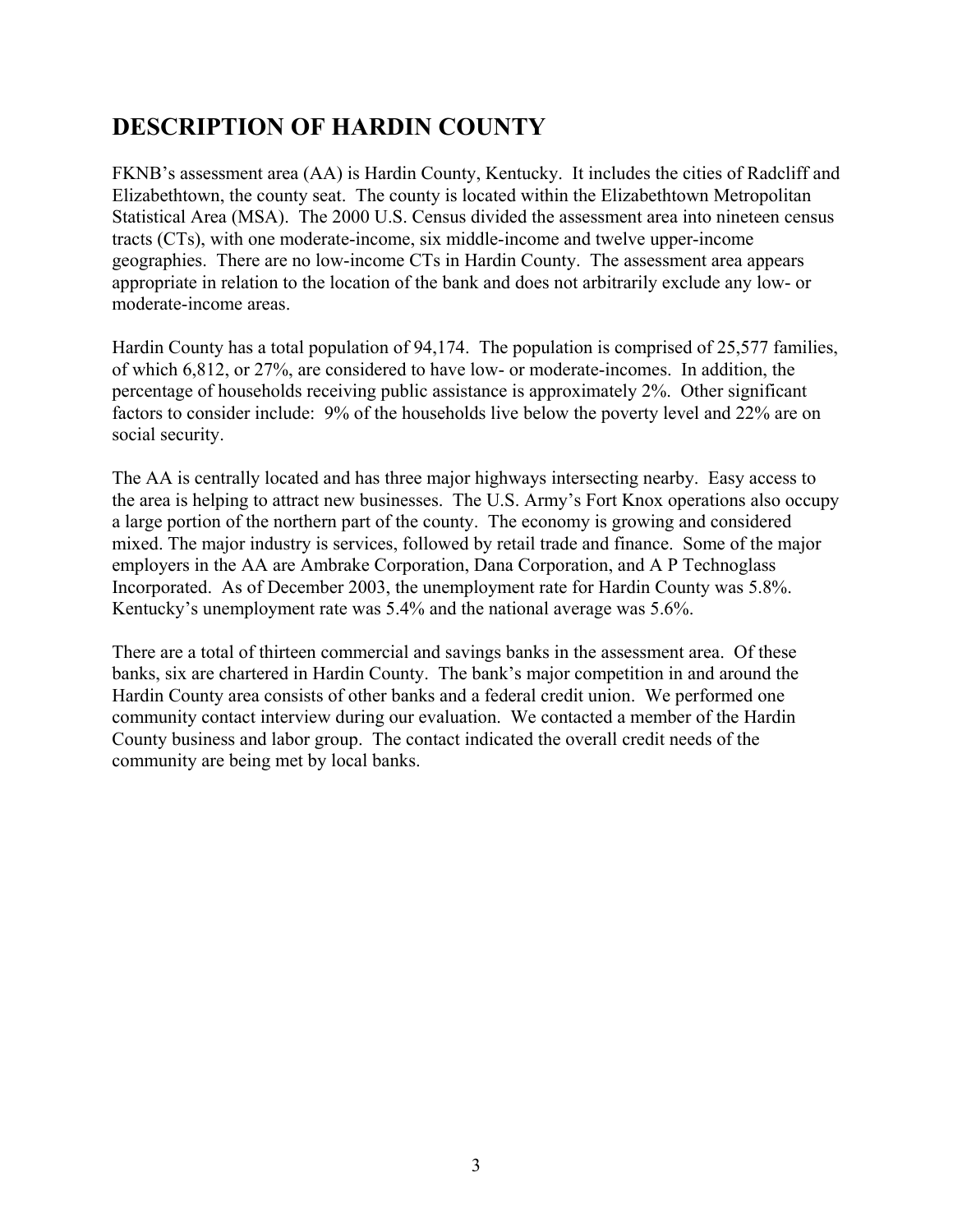The following demographic information of the bank's AA in Hardin County is based on 2000 census data, unless otherwise indicated.

| Type of Information                                               |          | <b>Hardin County</b> |  |
|-------------------------------------------------------------------|----------|----------------------|--|
| Population                                                        | 94,174   |                      |  |
|                                                                   |          |                      |  |
| Kentucky HUD Adjusted MSA/Non-<br><b>MSA Median Family Income</b> | \$38,600 |                      |  |
|                                                                   |          |                      |  |
| Families in AA:                                                   |          |                      |  |
| Income Levels of Families                                         | #        | $\%$                 |  |
| Low                                                               | 3,272    | 13%                  |  |
| Moderate                                                          | 3,540    | 14%                  |  |
| Middle                                                            | 5,176    | 20%                  |  |
| Upper                                                             | 13,589   | 53%                  |  |
| <b>Total Families within AA</b>                                   | 25,577   | 100%                 |  |
|                                                                   |          |                      |  |
| Median Home Value:                                                | \$82,449 |                      |  |
| Median Year Built:                                                | 1977     |                      |  |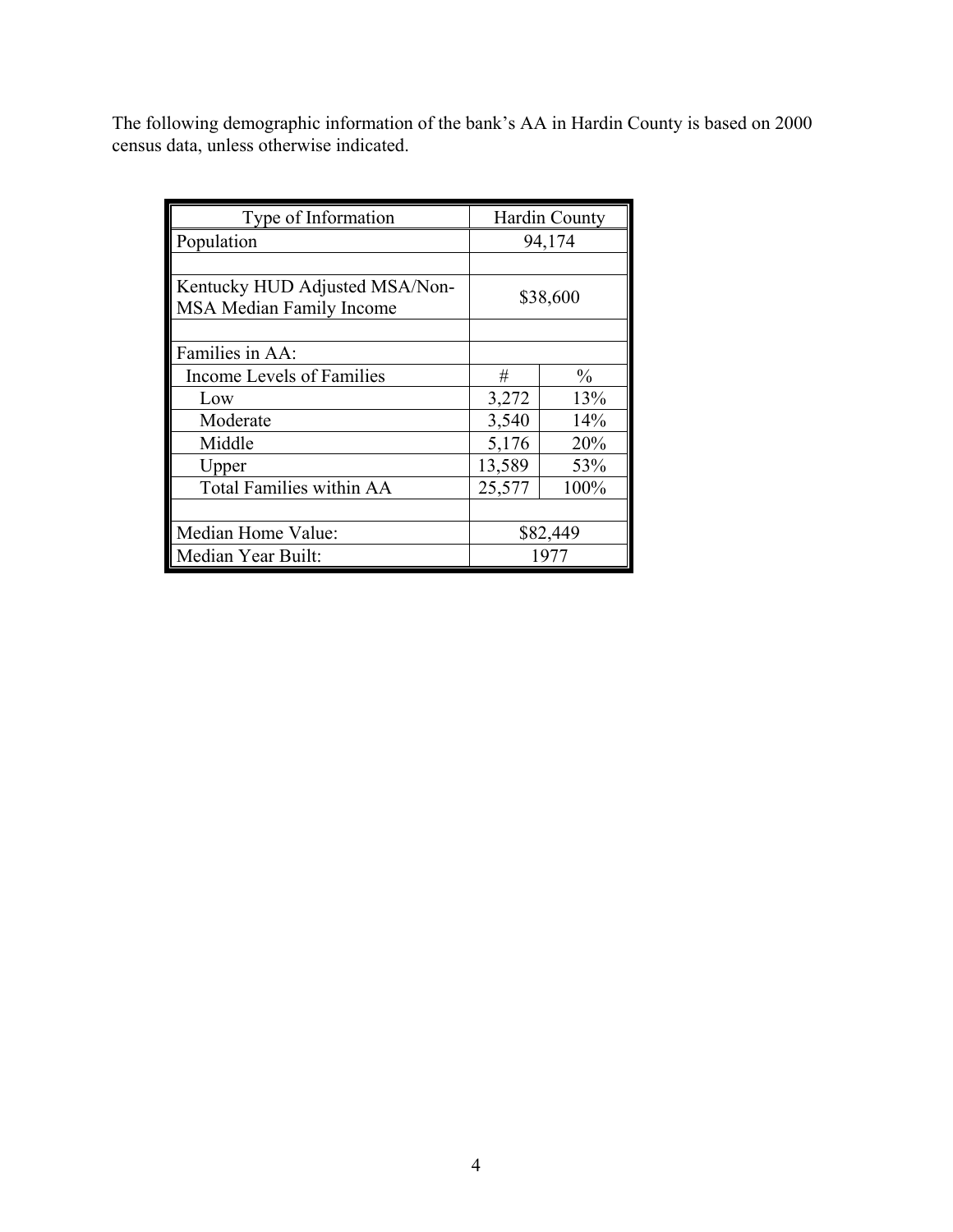# **CONCLUSIONS ABOUT PERFORMANCE CRITERIA**

#### **Loan-to-Deposit Ratio**

The loan-to-deposit ratio is reasonable given FKNB's size, financial condition, and assessment area credit needs. The bank's average net loan-to-deposit ratio for the nineteen quarters since the last CRA evaluation is 62%. Currently, FKNB's net loan-to-deposit ratio is 56%. There are no other banks considered similarly situated and comparable to FKNB in asset size, market, and major lending product operating in the assessment area. FKNB's net loan-to-deposit ratio is slightly lower than its national peer group, which is 66%.

#### **Lending in Assessment Area**

A majority of loans and other lending-related activities are in FKNB's assessment area. The analysis shows 62% of the number and 60% of the dollar amount of loan originations were to borrowers inside the assessment area. To reach this conclusion, the OCC analyzed the bank's lending activity by using a computer-generated bank report of loans originated in 2002, 2003 and 2004. See table below for details.

| <b>LOAN ORIGINATIONS BETWEEN JAN 1, 2002 AND JAN 31, 2004</b> |                    |                        |                                            |                        |  |
|---------------------------------------------------------------|--------------------|------------------------|--------------------------------------------|------------------------|--|
|                                                               | Number of<br>Loans | Percentage<br>of Loans | <b>Dollar Amt</b><br>of Loans<br>\$(000's) | Percentage<br>of Loans |  |
| <b>Within the Assessment Area</b>                             | 116                | 62%                    | \$9,756                                    | 60%                    |  |
| <b>Outside the Assessment Area</b>                            | 71                 | 38%                    | \$6,489                                    | 40%                    |  |
| <b>Totals</b>                                                 | 187                | 100%                   | \$16,245                                   | 100%                   |  |

\* Source: Computer-generated bank report of 1-4 family residential real estate loans originated in 2002, 2003 and 2004.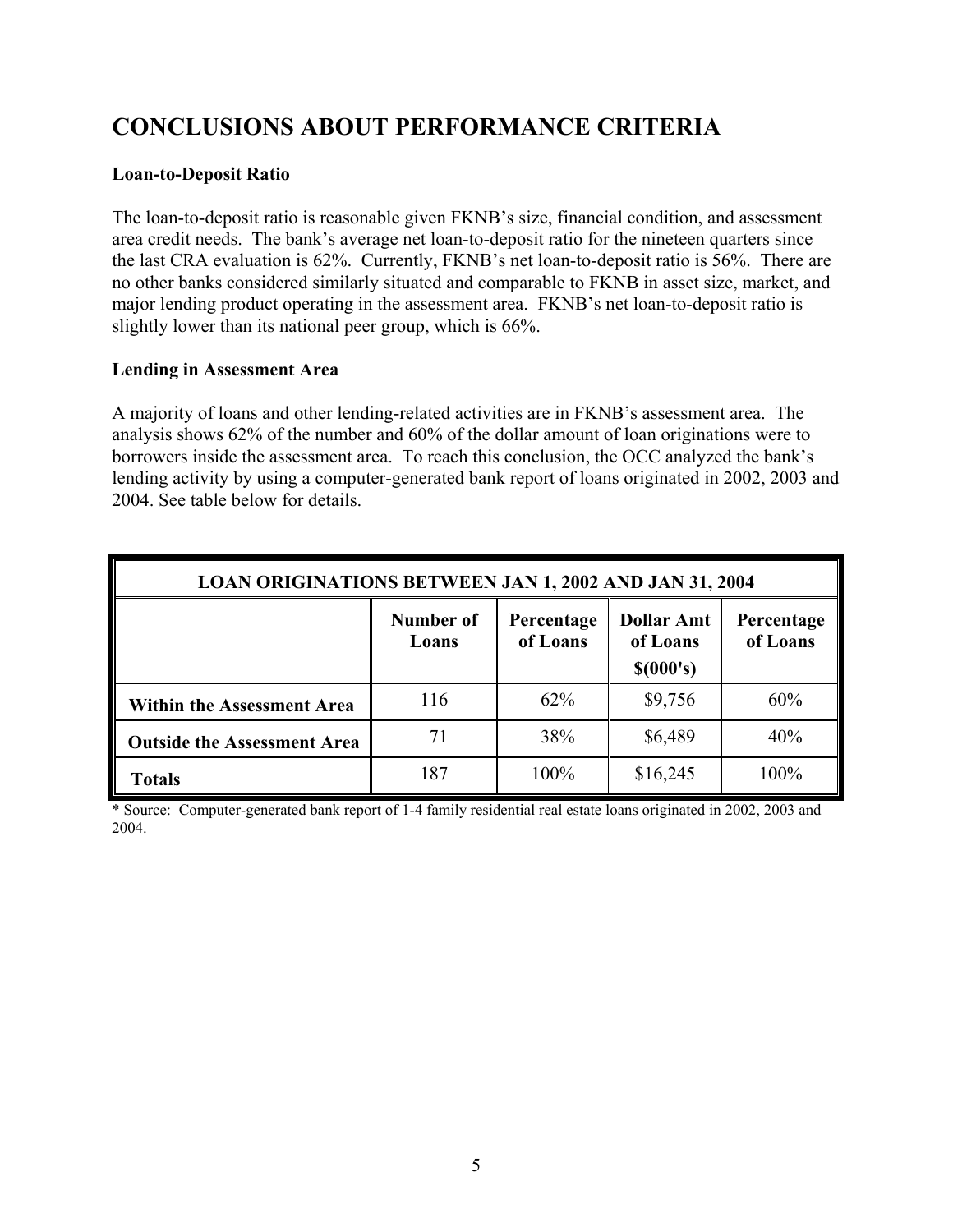#### **Lending to Borrowers of Different Incomes**

The distribution of loans, given the demographics of the assessment area, reflects satisfactory penetration among individuals of different income levels (including low- and moderate-income borrowers). To reach this conclusion, the OCC analyzed the bank's lending activity of loans for the bank's primary loan type. The primary loan type for this analysis is 1-4 family residential mortgages. See the table below for details.

Table INC 1-4 Family Residential Loans shows the percentage of FKNB's home purchase and refinance loans to low- and moderate-income borrowers is lower than the percentage of families in the assessment area with low and moderate incomes. Together, low- and moderate-income borrowers still received 14% of the number of 1-4 family residential loans. FKNB's mortgage lending for the purpose of purchasing or refinancing a home is reasonable considering the identified home mortgage credit needs in the community. Also, refer to the bank's description (page 2). It details the percentage of residential real estate loans sold on the secondary market in 2002 and 2003.

| <b>1-4 FAMILY RESIDENTIAL LOANS</b>       |                                                        |                        |                                             |                          |                                                  |
|-------------------------------------------|--------------------------------------------------------|------------------------|---------------------------------------------|--------------------------|--------------------------------------------------|
| <b>Borrower</b><br><b>Income</b><br>Level | Loan Originations Between Jan 1, 2002 and Jan 31, 2004 | Percentage             |                                             |                          |                                                  |
|                                           | Number of<br>Loans                                     | Percentage<br>of Loans | <b>Dollar Amt</b><br>of Loans<br>\$ (000's) | Percentage<br>of Dollars | of Families<br>within each<br>Income<br>Category |
| Low                                       | 3                                                      | 3%                     | \$<br>244                                   | 3%                       | 13%                                              |
| Moderate                                  | 13                                                     | 11%                    | \$<br>726                                   | $7\%$                    | 14%                                              |
| <b>Middle</b>                             | 25                                                     | 21%                    | \$1,891                                     | 19%                      | 20%                                              |
| <b>Upper</b>                              | 75                                                     | 65%                    | \$6,895                                     | 71%                      | 53%                                              |
| <b>Total</b>                              | 116                                                    | 100%                   | \$9,756                                     | 100%                     | 100%                                             |

#### **Table INC 1-4 Family Residential Loans**

\* Source: Computer-generated bank report of 1-4 family residential real estate loans originated within the bank's assessment area.

\*\* Further segmentation of home mortgage lending activity by purpose was not available from the data used for this analysis.

#### **Geographic Distribution of Loans**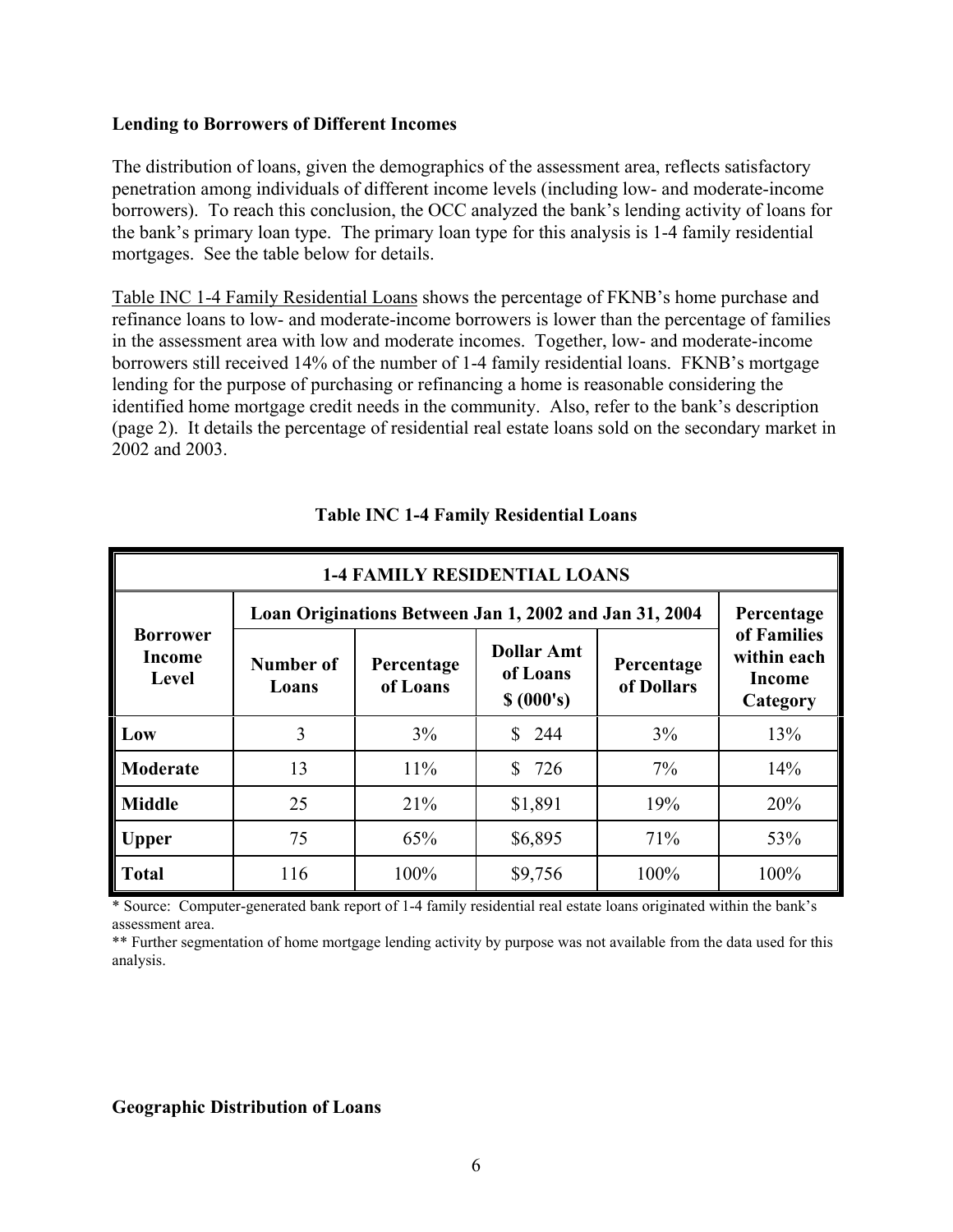The geographic distribution of loans reflects satisfactory dispersion throughout the assessment area. FKNB's lending activity extends throughout the assessment area. Based on the bank's reports, management has originated loans in most of the census tracts comprising the assessment area. Although there is a gap in lending in two contiguous census tracts (census tracts 1 and 2), these geographies have sparse housing and very few owner-occupied units. To reach these conclusions, the OCC analyzed the bank's lending activity of loans for the bank's primary loan type. The primary loan type for this analysis is 1-4 family residential mortgages (both purchase and refinance). See the table below for details.

Table GEO 1-4 Family Residential Loans shows FKNB has satisfactory penetration in making home purchase and refinance loans in the assessment area's only moderate-income census tract. This geography contains only 1% of all owner-occupied housing in the assessment area. The loans reviewed for FKNB showed 5% of the number and 5% of the dollar amount of the 1-4 family residential loans were made to borrowers located in the only moderate-income census tract.

| <b>Geographic Distribution of 1-4 Family Residential Loans</b><br><b>By Geography Income Designation</b><br>Originated Between January 1, 2002 – January 31, 2004 |                    |            |                             |            |                                         |
|-------------------------------------------------------------------------------------------------------------------------------------------------------------------|--------------------|------------|-----------------------------|------------|-----------------------------------------|
| <b>1-4 Family Residential Loans</b>                                                                                                                               |                    |            |                             |            | <b>Distribution</b>                     |
| <b>Income Level of</b><br><b>Census Tracts</b>                                                                                                                    | Number of<br>Loans | Percentage | <b>Dollars</b><br>\$(000's) | Percentage | of Owner-<br>Occupied<br><b>Housing</b> |
| Moderate                                                                                                                                                          | 6                  | $5\%$      | $\mathcal{S}$<br>456        | 5%         | $1\%$                                   |
| <b>Middle</b>                                                                                                                                                     | 11                 | 10%        | \$.<br>966                  | 10%        | 24%                                     |
| <b>Upper</b>                                                                                                                                                      | 99                 | 85%        | \$8,334                     | 85%        | 75%                                     |
| <b>Total</b>                                                                                                                                                      | 116                | 100%       | \$9,756                     | 100%       | 100%                                    |

### **Table GEO 1-4 Family Residential Loans**

\* Source: Computer-generated bank report of 1-4 family residential real estate loans originated within the bank's assessment area.

\*\* Further segmentation of home mortgage lending activity by purpose was not available from the data used for this analysis.

#### **Responses to Complaints**